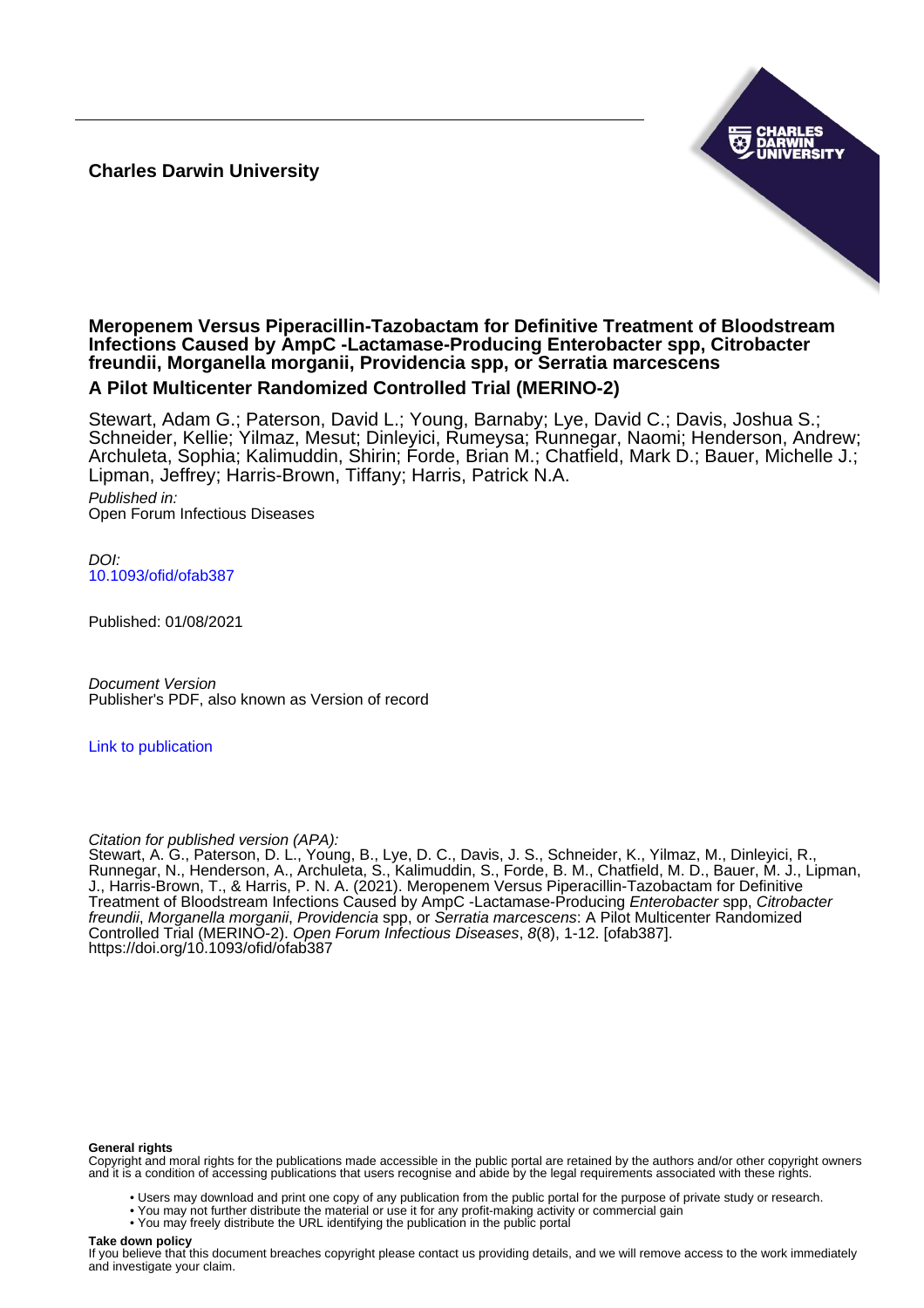MAJOR ARTICLE

<span id="page-1-15"></span><span id="page-1-7"></span><span id="page-1-2"></span>

# Meropenem Versus Piperacillin-Tazobactam for Definitive Treatment of Bloodstream Infections Caused by AmpC β-Lactamase–Producing *Enterobacter* spp, *Citrobacter freundii*, *Morganella morganii*, *Providencia* spp, or *Serratia marcescens*: A Pilot Multicenter Randomized Controlled Trial (MERINO-2)

Adam G. Stewart,<sup>1[2](#page-1-1)</sup> David L. Paterson,<sup>12</sup> Barnaby Young,<sup>[3](#page-1-2)[,4](#page-1-3),[5](#page-1-4)</sup>® David C. Lye,<sup>3,[4,](#page-1-3)5,[6](#page-1-5)</sup>® Joshua S. Davis,<sup>[7,](#page-1-6)[8](#page-1-7),®</sup> Kellie Schneider,<sup>[7](#page-1-6)</sup> Mesut Yilmaz,<sup>[9](#page-1-8)</sup> **Rumeysa Dinleyici, [9](#page-1-8) Naomi Runnegar,** <sup>[1](#page-1-0)0</sup> Andrew Henderson,<sup>1[,10](#page-1-9)</sup> Sophia Archuleta,<sup>[6](#page-1-5),[11](#page-1-10),©</sup> Shirin Kalimuddin,<sup>[12,](#page-1-11)[13](#page-1-12),©</sup> Brian M. Forde,<sup>[1,](#page-1-0)[14,](#page-1-13)[15](#page-1-14)[,](https://orcid.org/0000-0002-0004-6274)©</sup> Mark D. Chatfield,<sup>1,</sup> Michelle J. Bauer,<sup>[1](#page-1-0)</sup> Jeffrey Lipman,<sup>[1,](#page-1-0)[16,](#page-1-15)[17](#page-1-16),® Tiffany Harris-Brown,<sup>1</sup> and Patrick N. A. Harris<sup>1[,18](#page-1-17)[,](https://orcid.org/0000-0002-2895-0345)®</sup>; for the MERINO Trial Investigators and the Australasian</sup> **Society for Infectious Disease Clinical Research Network (ASID-CRN)**

<span id="page-1-13"></span><span id="page-1-12"></span><span id="page-1-11"></span><span id="page-1-10"></span><span id="page-1-9"></span><span id="page-1-8"></span><span id="page-1-6"></span><span id="page-1-5"></span><span id="page-1-4"></span><span id="page-1-3"></span><span id="page-1-1"></span><span id="page-1-0"></span><sup>1</sup>University of Queensland, UQ Centre for Clinical Research, Brisbane, Australia, <sup>2</sup>Infectious Diseases Unit, Royal Brisbane and Women's Hospital, Brisbane, Australia, <sup>3</sup>National Centre for Infectious Disease, Singapore, <sup>4</sup>Department of Infectious Diseases, Tan Tock Seng Hospital, Singapore, <sup>5</sup>Lee Kong Chian School of Medicine, Nanyang Technological University Singapore, Singapore, <sup>6</sup>Yong Loo Lin School of Medicine, National University of Singapore, Singapore, <sup>7</sup>Infectious Disease Department, John Hunter Hospital, Newcastle, Australia, <sup>8</sup>Menzies School of Health Research, Darwin, Australia, <sup>9</sup>Department of Infectious Diseases and Clinical Microbiology, School of Medicine, Istanbul Medipol, Turkey, <sup>10</sup>Infection Management Services, Princess Alexandra Hospital, Brisbane, Australia, <sup>11</sup>Division of Infectious Diseases, Department of Medicine, National University Hospital, National University Health System, Singapore, <sup>12</sup>Department of Infectious Diseases, Singapore General Hospital, Singapore, <sup>13</sup>Program in Emerging Infectious Diseases, Duke–National University of Singapore Medical School, Singapore, <sup>14</sup>School of Chemistry and Molecular Biosciences, University of Queensland, Brisbane, Australia, <sup>15</sup>Australian Infectious Diseases Research Centre, University of Queensland, Brisbane, Australia, <sup>16</sup>Intensive Care Services, Royal Brisbane and Women's Hospital, Brisbane, Australia, <sup>17</sup>Scientific Consultant, Nimes University Hospital, University of Montpellier, Nimes, France, and <sup>18</sup>Central Microbiology, Pathology Queensland, Royal Brisbane and Women's Hospital, Brisbane, Australia

<span id="page-1-17"></span><span id="page-1-16"></span><span id="page-1-14"></span>*Background.* Carbapenems are recommended treatment for serious infections caused by AmpC-producing gram-negative bacteria but can select for carbapenem resistance. Piperacillin-tazobactam may be a suitable alternative.

*Methods.* We enrolled adult patients with bloodstream infection due to chromosomal AmpC producers in a multicenter randomized controlled trial. Patients were assigned 1:1 to receive piperacillin-tazobactam 4.5 g every 6 hours or meropenem 1 g every 8 hours. The primary efficacy outcome was a composite of death, clinical failure, microbiological failure, and microbiological relapse at 30 days.

*Results.* Seventy-two patients underwent randomization and were included in the primary analysis population. Eleven of 38 patients (29%) randomized to piperacillin-tazobactam met the primary outcome compared with 7 of 34 patients (21%) in the meropenem group (risk difference, 8% [95% confidence interval {CI}, –12% to 28%]). Effects were consistent in an analysis of the per-protocol population. Within the subcomponents of the primary outcome, 5 of 38 (13%) experienced microbiological failure in the piperacillin-tazobactam group compared to 0 of 34 patients (0%) in the meropenem group (risk difference, 13% [95% CI, 2% to 24%]). In contrast, 0% vs 9% of microbiological relapses were seen in the piperacillin-tazobactam and meropenem arms, respectively. Susceptibility to piperacillin-tazobactam and meropenem using broth microdilution was found in 96.5% and 100% of isolates, respectively. The most common AmpC β-lactamase genes identified were  $bla_{\rm CMY-2}$ ,  $bla_{\rm DHA-17}$ ,  $bla_{\rm CMH-3}$ , and  $bla_{\rm ACT-17}$ . No ESBL, OXA, or other carbapenemase genes were identified.

*Conclusions.* Among patients with bloodstream infection due to AmpC producers, piperacillin-tazobactam may lead to more microbiological failures, although fewer microbiological relapses were seen.

# **Open Forum Infectious Diseases®2021**

Received 4 June 2021; editorial decision 12 July 2021; accepted 16 July 2021.

Correspondence: Patrick N. A. Harris, BSc, MBBS, MRCP, DTM&H, FRACP, FRCPA, PhD, University of Queensland Centre for Clinical Research, Royal, Brisbane and Women's Hospital Campus, Building 71/918 RBWH Herston, Brisbane City, Queensland 4029, Australia [\(p.harris@uq.edu.au\)](mailto:p.harris@uq.edu.au?subject=).

<sup>©</sup> The Author(s) 2021. Published by Oxford University Press on behalf of Infectious Diseases Society of America. This is an Open Access article distributed under the terms of the Creative Commons Attribution-NonCommercial-NoDerivs licence [\(http://creativecommons.org/licenses/](http://creativecommons.org/licenses/by-nc-nd/4.0/) [by-nc-nd/4.0/](http://creativecommons.org/licenses/by-nc-nd/4.0/)), which permits non-commercial reproduction and distribution of the work, in any medium, provided the original work is not altered or transformed in any way, and that the work is properly cited. For commercial re-use, please contact journals.permissions@oup.com <https://doi.org/10.1093/ofid/ofab387>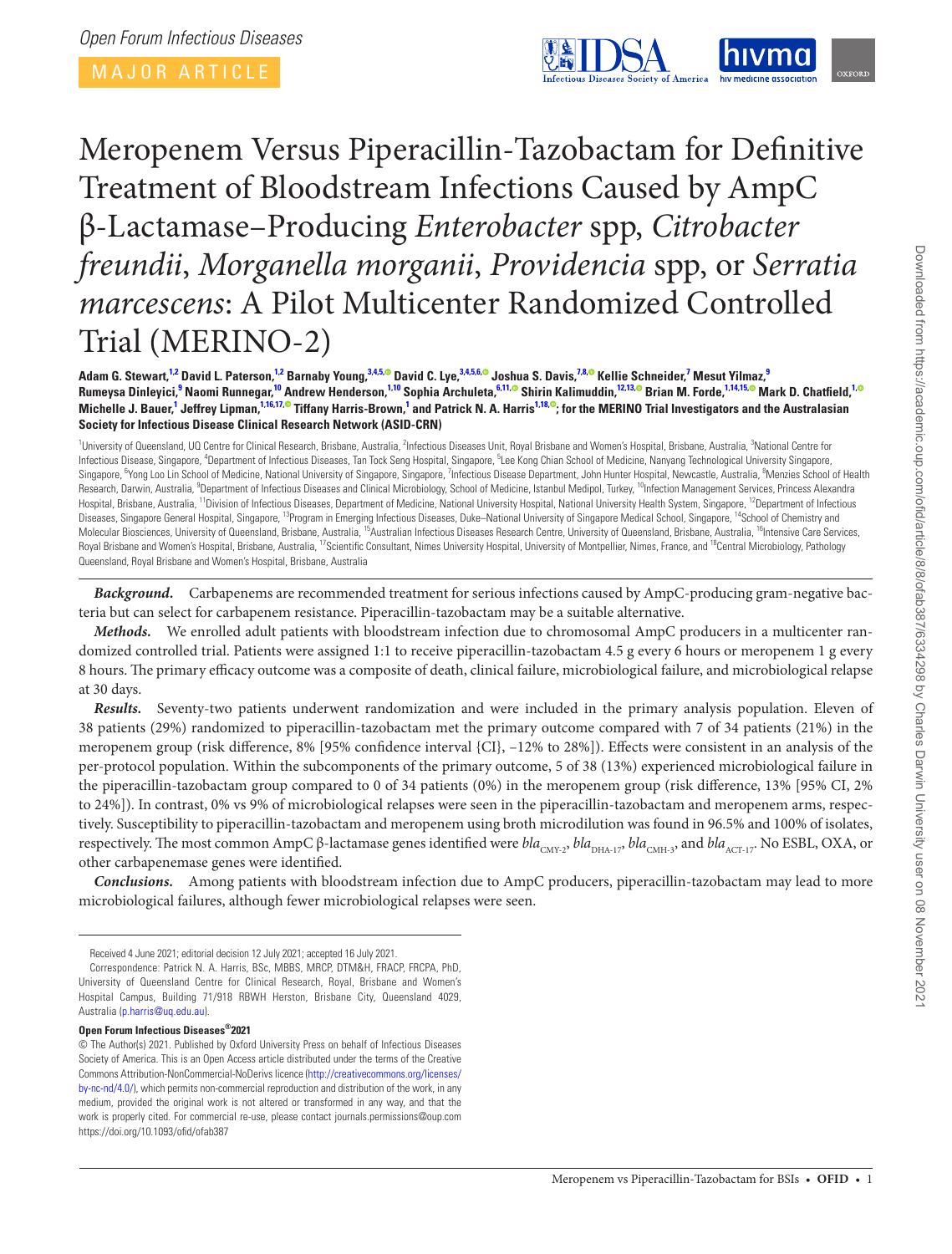AmpC β-lactamase genes are chromosomal genes found in certain bacterial species (eg, *Enterobacter* spp, *Klebsiella* [formerly *Enterobacter*] *aerogenes*, *Serratia marcescens*, *Citrobacter freundii*, *Providencia stuartii*, *Morganella morganii*) [[1](#page-12-0), [2\]](#page-12-1). AmpC expression among these organisms is inducible in response to β-lactam exposure. For example, in *C freundii* there was an 11-fold increase in AmpC expression in response to ampicillin [[3](#page-12-2)]. On removal of β-lactam exposure, AmpC production generally decreases; however, if mutations have occurred in certain regulatory genes (eg, *ampD*, *ampR*), selection of mutants with stable AmpC de-repression can occur [[4](#page-12-3)]. AmpC β-lactamases exhibit a broad substrate specificity and their expression causes resistance to a wide range of antimicrobials [\[1\]](#page-12-0). High levels of inducible resistance and clinical failures have been documented with these agents, particularly thirdgeneration cephalosporins [[5](#page-12-4)[–8\]](#page-12-5). The hydrolysis rate for fourthgeneration cephalosporins, such as cefepime, and carbapenems is low. Carbapenems have been advocated as the primary therapeutic agents used to treat these infections [\[9](#page-12-6)]. Rising incidence of carbapenem-resistant organisms globally has prompted a search for suitable alternative therapy to treat these infections [\[10](#page-12-7)]. The Meropenem versus piperacillin-tazobactam for definitive treatment of bloodstream infections due to ceftriaxone non-susceptible Escherichia coli and Klebsiella spp (MERINO) trial failed to demonstrate noninferiority, with respect to 30-day all-cause mortality, of piperacillin-tazobactam when compared to meropenem for treatment of bloodstream infection (BSI) due to ceftriaxone-resistant *Escherichia coli* and *Klebsiella* spp [\[11](#page-12-8)]. Both piperacillin and tazobactam are known to be a weak inducers of AmpC enzymes and when combined appear to be a viable treatment option [[12\]](#page-12-9). In addition, tazobactam has demonstrated inhibitory activity against AmpC enzymes [\[13\]](#page-12-10). Observational studies have assessed the efficacy of piperacillintazobactam in treating AmpC producers [[14–](#page-12-11)[17\]](#page-12-12). Some of these studies suggest that piperacillin-tazobactam may be as clinically effective as carbapenems in the treatment of these infections. Following on from the MERINO trial, this study aimed to assess whether piperacillin-tazobactam, when compared to meropenem, was similar with regard to clinical efficacy in the treatment of BSI due to AmpC-producing organisms.

# **METHODS**

# **Study Design and Inclusion Criteria**

The trial protocol was endorsed by the Australasian Society of Infectious Diseases and was approved by the institutional review boards for each recruiting center. The trial was registered at ClinicalTrials.gov (identifier NCT02437045). The results are reported in accordance with the Consolidated Standards of Reporting Trials (CONSORT) statement extension for noninferiority and equivalence trials. This was a pilot international, multicenter, open-label, parallel-group, randomized controlled trial of piperacillin-tazobactam vs meropenem for the definitive treatment of BSIs caused by species of gram-negative bacilli with chromosomally encoded AmpC β-lactamases. Adult patients (aged ≥18 years, or ≥21 years in Singapore) were eligible for enrollment if they had at least 1 positive blood culture with *Enterobacter* spp, *Klebsiella* (formerly *Enterobacter*) *aerogenes*, *Serratia marcescens*, *Providencia* spp, *Morganella morganii*, or *Citrobacter freundii* (ie, likely AmpC producers) that demonstrated susceptibility to third-generation cephalosporins, piperacillin-tazobactam, and meropenem according to local laboratory protocols. Demonstrating susceptibility to thirdgeneration cephalosporins as an inclusion criteria was added as a protocol amendment on 30 April 2018 following the results of the MERINO trial, in order to reduce the risk of enrolling patients infected with isolates harboring extendedspectrum β-lactamase (ESBL) enzymes [\[11\]](#page-12-8). Patients had to be randomized within 72 hours of initial positive blood culture collection. Exclusion criteria included allergy to penicillin or carbapenems, no expectation of survival >4 days, polymicrobial BSI (except likely skin contaminants), treatment without curative intent, pregnancy or breastfeeding, use of concomitant antimicrobials with known gram-negative activity within the first 4 days after randomization, and likely central nervous system source of infection.

# **Ethical Approvals and Patient Consent Statement**

The study was conducted in accordance with ethical standards of the Helsinki Declaration. Written informed consent was obtained from all patients or their substitute decision maker. The study was approved by local ethical committees at participating sites and conforms to standards currently applied in all countries where recruitment occurred. The Royal Brisbane and Women's Hospital Human Research Ethics Committee provided approval and oversight for the trial (HREC/14/QRBW/350).

# **Study Population, Stratification, and Randomization**

Patients were screened for enrollment in 7 hospitals in 3 countries (Australia, Singapore, and Turkey) from July 2015 to December 2019. Patients were stratified according to infecting species (*Enterobacter* spp or other), and source of infection (urinary tract or non–urinary tract).

Patients were randomly assigned to either meropenem or piperacillin-tazobactam in a 1:1 ratio according to a randomization list prepared in advance for each recruiting site and stratum. The sequence was generated blinded using random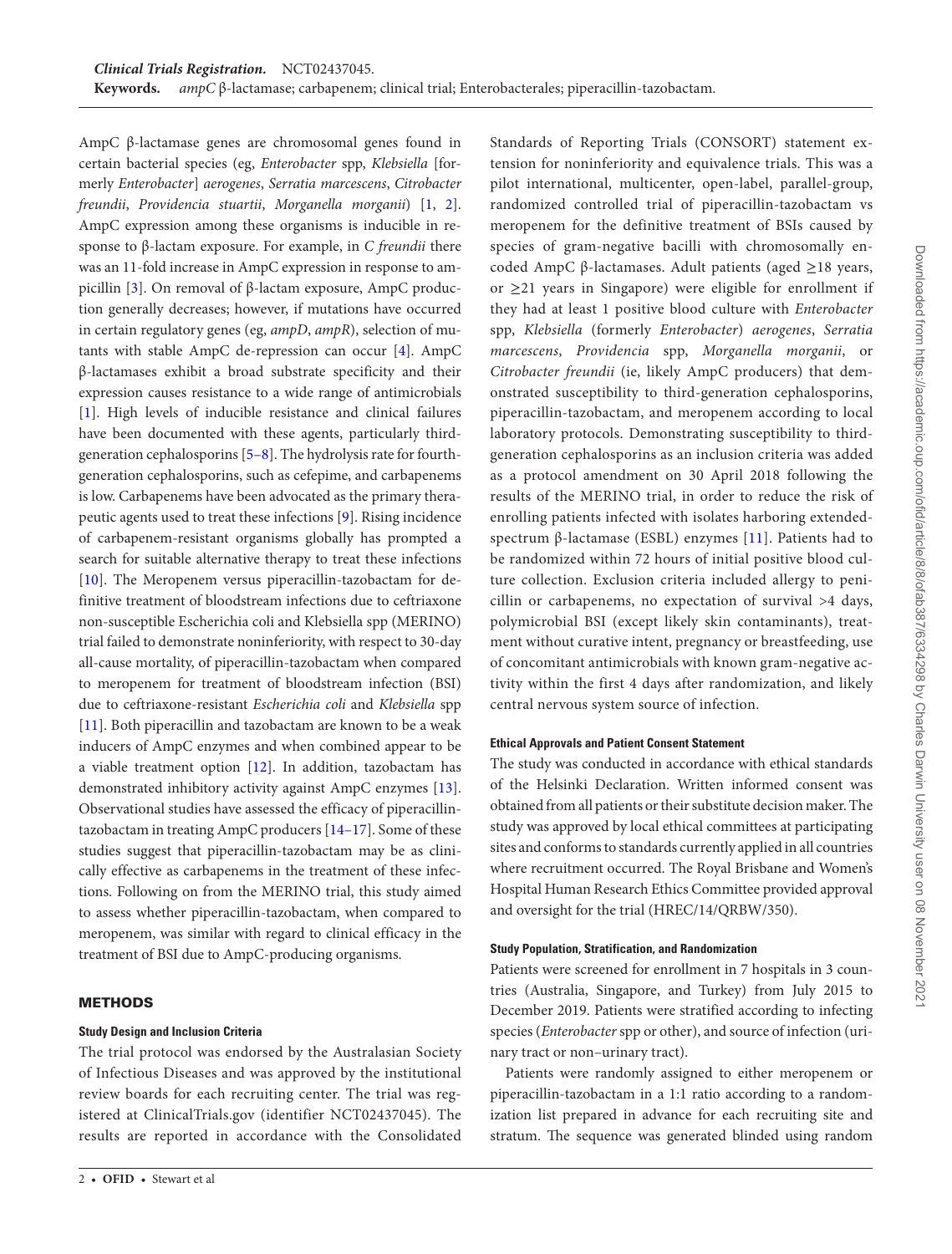permuted blocks of 2 and 4 patients, with the allocated drug revealed using an online randomization module within the REDCap data management system.

#### **Intervention and Follow-up**

Piperacillin-tazobactam 4.5 g was administered every 6 hours intravenously, and meropenem 1 g was administered every 8 hours intravenously, both over 30 minutes. Trial drug was administered for a minimum of 3 days after randomization up to 14 days, with the total duration determined by the treating clinician. Treating clinicians and investigators were not blinded to treatment allocation. All patients had a blood culture collected at day 3 after randomization or on any other day if febrile (temperature >38°C) up to day 5. Patients were followed up for 30 days after randomization, by telephone call if the patient was discharged from hospital. Additional positive blood cultures were recorded up to day 30. Collected clinical and demographic data as well as trial definitions can be found in the [Supplementary Materials](http://academic.oup.com/ofid/article-lookup/doi/10.1093/ofid/ofab387#supplementary-data).

#### **Outcomes**

The primary efficacy outcome was a composite defined as (1) all-cause mortality at 30 days postrandomization; (2) ongoing fever (temperature >38°C) or leukocytosis (white cell count  $>12 \times 10^9$ /L) on day 5 postrandomization; (3) microbiological failure (growth of index organism from blood culture or other sterile site) on days 3–5 postrandomization; and (4) microbiological relapse (growth of index organism from blood culture or other sterile site) on days 5–30 postrandomization. Secondary outcomes are shown in [Table 1](#page-3-0).

## **Microbiological Studies**

Initial and follow-up bloodstream isolates were collected prospectively and stored at the recruiting site laboratory at –80°C and later shipped to the coordinating laboratory in Queensland, Australia. Phenotypic susceptibility testing by broth microdilution (BMD) using European Committee on Antimicrobial Susceptibility Testing (EUCAST) breakpoints and whole-genome sequencing analysis was performed on all collected isolates. A detailed description of methodologies used can be found in the [Supplementary Materials.](http://academic.oup.com/ofid/article-lookup/doi/10.1093/ofid/ofab387#supplementary-data)

#### <span id="page-3-0"></span>**Table 1. Secondary Outcomes**

# **Statistical Analysis and Sample Size Calculation**

This was a pilot randomized clinical trial and therefore no formal sample size calculation was performed. We planned to recruit 100 participants in total (50 in the piperacillin-tazobactam arm, 50 in the meropenem arm). Primary analysis and per-protocol populations were defined ([Supplementary Materials](http://academic.oup.com/ofid/article-lookup/doi/10.1093/ofid/ofab387#supplementary-data)). Protocol deviations defining exclusion from the primary analysis and inclusion in the per-protocol sample were determined by the study investigators (A. G. S., P. N. A. H.). Proportions of patients, absolute risk differences, and 2-sided 95% confidence intervals (CIs) were calculated for the individual subcomponents of the composite primary outcome (death, clinical failure, microbiological failure, and microbiological relapse). An analysis of the primary outcome was undertaken in prespecified subgroups: (1) infecting species (*Enterobacter* spp vs other); (2) urinary tract vs non–urinary tract source; (3) health care associated vs non–health care associated; (4) appropriate vs inappropriate empiric therapy; (5) immunocompromise vs non-immunocompromise, and (6) Quick sequential Organ Failure Assessment score ≥2 vs <2.

#### **Study Monitoring**

A data and safety monitoring board was established comprising 2 independent infectious diseases physicians with support provided by an independent statistician. Interim analyses were performed after the first 25 and 50 patients completed the 30-day follow-up period.

# RESULTS

# **Demographics and Clinical Characteristics of Patients**

A total of 850 patients were screened during the trial period. Of these, 79 (9%) were randomized, although 7 patients (5 in the meropenem group and 2 in the piperacillin-tazobactam group) were randomized in error, met study exclusion criteria after randomization (prior to receipt of study drug), or did not receive the allocated study drug and were therefore excluded from the primary analysis population, which included 72 patients at baseline (34 received meropenem and 38 received piperacillintazobactam) ([Figure 1\)](#page-4-0). Baseline demographic and clinical details are summarized in [Table 2.](#page-5-0) Overall, treatment groups were balanced with respect to baseline characteristics, although

| Outcome                                                                                                                                                                |
|------------------------------------------------------------------------------------------------------------------------------------------------------------------------|
| Time to clinical resolution of infection (defined as number of days from randomization to resolution of fever [temperature <38°C])                                     |
| Clinical and microbiological success at day 5 (defined as survival plus resolution of fever and leukocytosis [white blood cell count <12 $\times$ 10 <sup>9</sup> /L]) |
| Length of hospital or intensive care unit stay                                                                                                                         |
| Requirement of intensive care unit admission                                                                                                                           |
| Infection with piperacillin-tazobactam or carbapenem-resistant organisms or Clostridioides difficile                                                                   |
| Microbiological failure with third-generation cephalosporin-resistant isolate (same species as index blood culture isolated) in a subsequent sterile site              |
| Colonization with multidrug-resistant organism(s)                                                                                                                      |
| Requirement of escalation of antibiotic therapy                                                                                                                        |
|                                                                                                                                                                        |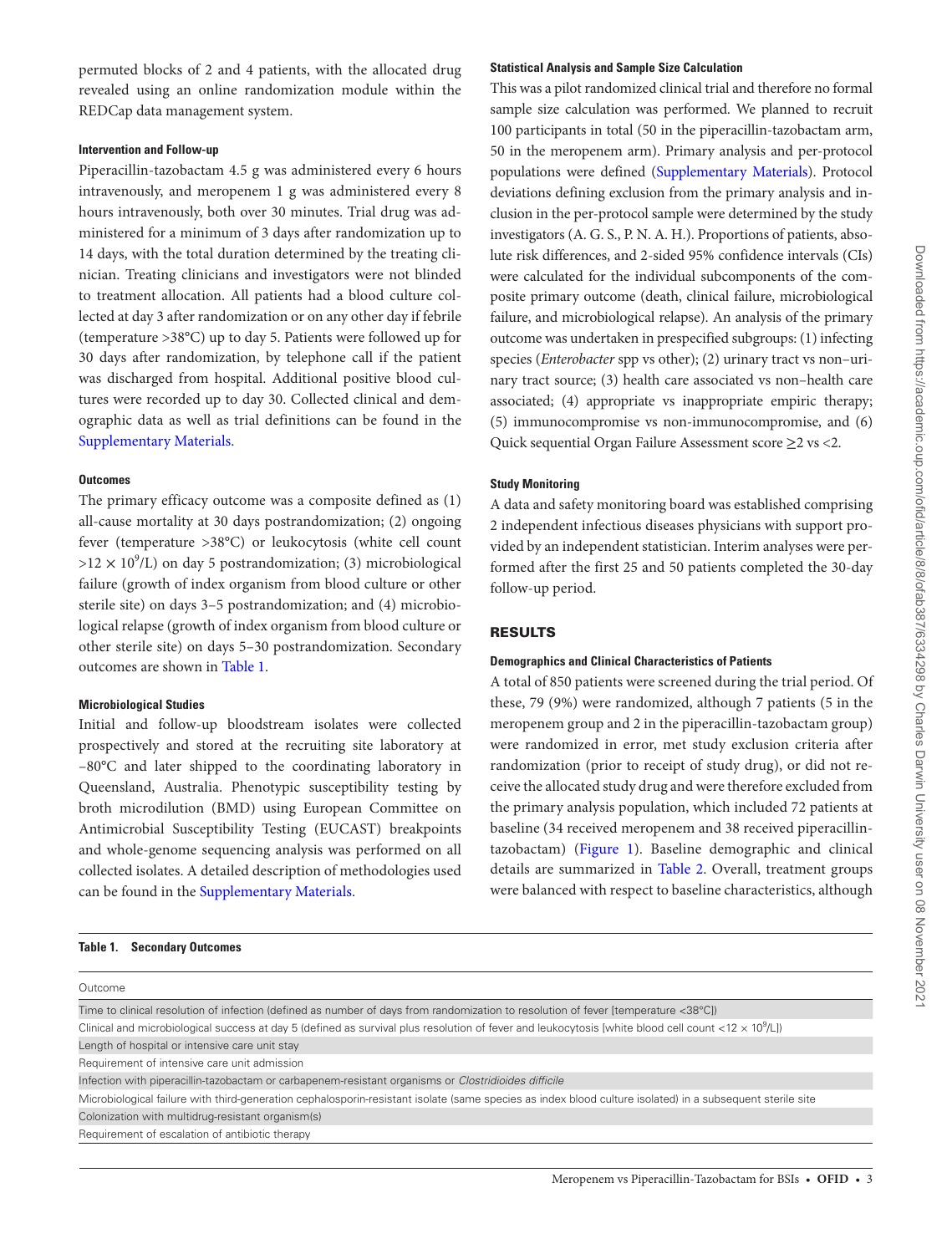

<span id="page-4-0"></span>Figure 1. MERINO-2 patient recruitment, randomization, and flow through study. <sup>a</sup>Patients could meet >1 exclusion criteria. A total of 235 were excluded because >72 hours had elapsed since initial blood culture; 337, based on microbiology criteria; 48, allergy to trial drug; 205, polymicrobial infection; 46, not expected to survive >96 hours; 3, pregnant or breastfeeding; 12, no intent to cure; 16, <18 years old (<21 years in Singapore); and 4, previously enrolled. For 337 patients, microbiological exclusions based on susceptibility testing were as follows: 105 were nonsusceptible to third-generation cephalosporins, 120 were nonsusceptible to either meropenem or piperacillin-tazobactam and 205 were polymicrobial infections. Other exclusions included patient requiring ongoing antibiotic therapy (other than study drug) with activity against gram-negative bacilli (n = 21), Pitt bacteremia score >4 (n = 67), central nervous system source of infection (n = 25).

there were more patients in the piperacillin-tazobactam group undergoing surgery in the previous 14 days (14/38 [37%] vs 4/34 [12%]) and more liver disease present in the meropenem group (0/34 [0%] vs 4/34 [12%]). By the day of randomization, 30 of 72 (42%) patients had resolved objective markers of infection (as defined in the secondary outcome measure of clinical resolution of infection), (10/38 [37%] in the piperacillintazobactam group vs 16/34 [47%] in the meropenem group). Six of 38 patients (16%) received a third-generation cephalosporin as empiric antibiotic therapy compared with 3 of 34 (9%) in the piperacillin-tazobactam and meropenem groups, respectively.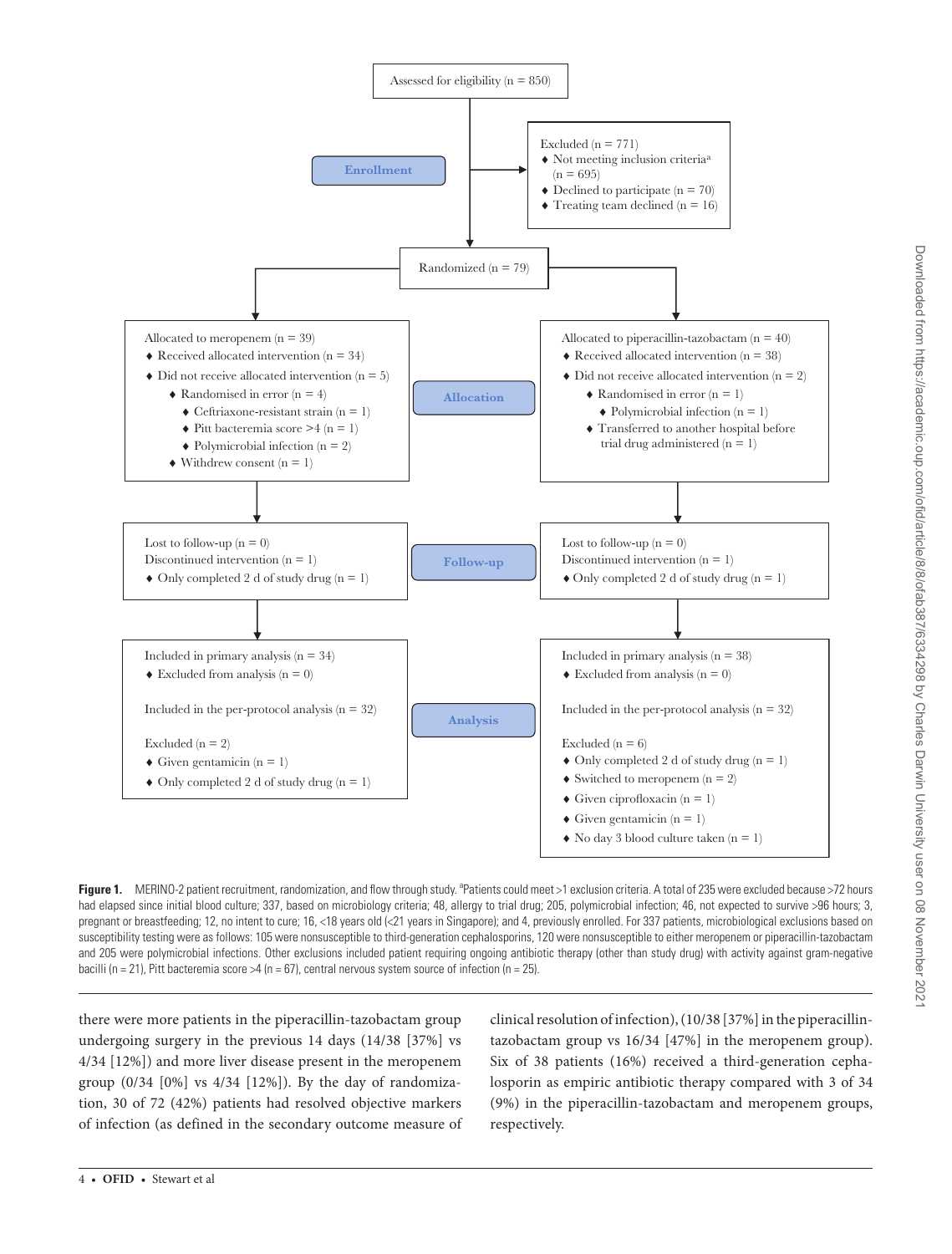# <span id="page-5-0"></span>**Table 2. Baseline Characteristics of Patients in the Primary Analysis**

| Characteristic                                                                                   | Meropenem (n = $34$ ) | Piperacillin-Tazobactam (n = 38) |
|--------------------------------------------------------------------------------------------------|-----------------------|----------------------------------|
| Species                                                                                          |                       |                                  |
| Klebsiella (formerly Enterobacter) aerogenes                                                     | 2(6)                  | 3(8)                             |
| Enterobacter cloacae                                                                             | 12 (35)               | 15 (39)                          |
| Citrobacter freundii                                                                             | 1(3)                  | 1(3)                             |
| Citrobacter braakii                                                                              | 0(0)                  | 1(3)                             |
| Morganella morganii                                                                              | 6(18)                 | 5(13)                            |
| Serratia marcescens                                                                              | 12 (35)               | 11 (29)                          |
| Providencia spp                                                                                  | 1(3)                  | 0(0)                             |
| Serratia spp                                                                                     | 0(0)                  | 2(5)                             |
| Stratum                                                                                          |                       |                                  |
| E1 ( <i>Enterobacter</i> spp urinary tract source)                                               | 2(6)                  | 3(8)                             |
| E2 (Enterobacter spp non-urinary tract source)                                                   | 12 (35)               | 15 (39)                          |
| C1 (Citrobacter spp, Serratia spp, Morganella spp, and Providencia spp urinary tract source)     | 4(12)                 | 5(13)                            |
| C2 (Citrobacter spp, Serratia spp, Morganella spp, and Providencia spp non-urinary tract source) | 16 (47)               | 15 (39)                          |
| Hospital                                                                                         |                       |                                  |
| Istanbul Medipol Mega Hospital Complex                                                           | 4(12)                 | 6(16)                            |
| John Hunter Hospital                                                                             | 10 (29)               | 5(13)                            |
| National University Hospital                                                                     | 0(0)                  | 4(11)                            |
| Princess Alexandra Hospital                                                                      | 3(9)                  | 4(11)                            |
| Royal Brisbane & Women's Hospital                                                                | 3(9)                  | 4(11)                            |
| Singapore General Hospital                                                                       | 0(0)                  | 1(3)                             |
| Tan Tock Seng Hospital                                                                           | 14(41)                | 14 (37)                          |
| Country                                                                                          |                       |                                  |
| Australia                                                                                        | 16 (22)               | 13 (18)                          |
| Singapore                                                                                        | 14 (19)               | 19 (26)                          |
| Turkey                                                                                           | 4(12)                 | 6(16)                            |
| Demographics                                                                                     |                       |                                  |
| Age, mean $\pm$ SD                                                                               | $67 \pm 16$           | $63 \pm 15$                      |
| Female                                                                                           | 11(32)                | 11(29)                           |
| Male                                                                                             | 23 (68)               | 27(71)                           |
| Acquisition type                                                                                 |                       |                                  |
| Hospital-acquired                                                                                | 10 (29)               | 15 (39)                          |
| Healthcare-associated                                                                            | 14(41)                | 20(53)                           |
| Community-associated                                                                             | 10 (29)               | 3(8)                             |
| Source                                                                                           |                       |                                  |
| Urinary tract infection                                                                          | 6(18)                 | 8(21)                            |
| Biliary tract/cholecystitis/cholangitis                                                          | 5(15)                 | 7(18)                            |
| Intra-abdominal infection                                                                        | 3(9)                  | 3(8)                             |
| Line-related infection                                                                           | 8(24)                 | 9(24)                            |
| Surgical site infection                                                                          | 0(0)                  | 2(5)                             |
| Pneumonia (including ventilator-associated)                                                      | 1(3)                  | 0(0)                             |
| Septic arthritis/osteomyelitis/discitis                                                          | 1(3)                  | 0(0)                             |
| Skin and soft tissue including burns                                                             | 3(9)                  | 2(5)                             |
| Other <sup>a</sup>                                                                               | 4(12)                 | 3(8)                             |
| Unknown or not recorded                                                                          | 3(9)                  | 4(11)                            |
| Risk factors                                                                                     |                       |                                  |
| Surgery within 14 d                                                                              | 4(12)                 | 14 (37)                          |
| Admitted in ICU at time of enrollment                                                            | 4(12)                 | 4 (11)                           |
| Vascular catheter                                                                                | 16 (47)               | 12 (32)                          |
| Vascular catheter removal                                                                        | 8(24)                 | 9(24)                            |
| Time to vascular catheter removal, d, median (range)                                             | $2(0-11)$             | $4(0-7)$                         |
| Urinary catheter                                                                                 | 13 (38)               | 14 (37)                          |
| Immunosuppression <sup>b</sup>                                                                   | 5(15)                 | 6(16)                            |
| Neutropenia                                                                                      | 1(3)                  | 0(0)                             |
| Malignancy                                                                                       | 7(21)                 | 8(21)                            |
| Diabetes mellitus                                                                                | 16 (47)               | 14 (37)                          |
| Liver disease                                                                                    | 4(12)                 | 0(0)                             |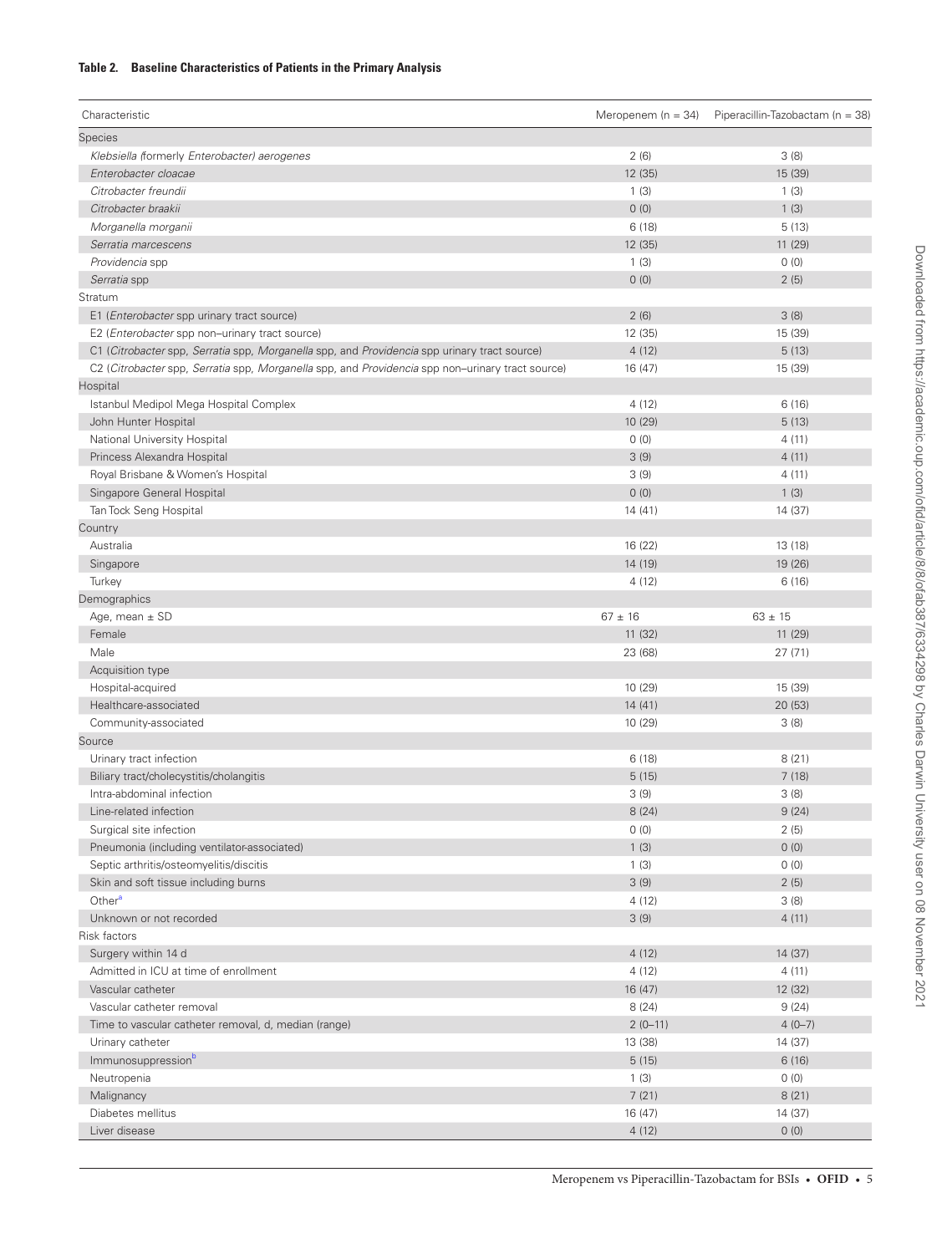#### **Table 2. Continued**

| Characteristic                                           | Meropenem ( $n = 34$ ) | Piperacillin-Tazobactam (n = 38) |
|----------------------------------------------------------|------------------------|----------------------------------|
| $qSOFA$ score $\geq 2$                                   | 9(26)                  | 9(24)                            |
| Charlson Comorbidity Score, median (IQR)                 | $3(2-5)$               | $2(1-3)$                         |
| Pitt Score, median (IQR)                                 | $0(0-2)$               | $0(0-1)$                         |
| <b>Empirical antibiotics</b>                             |                        |                                  |
| $\beta$ -lactam/ $\beta$ -lactamase inhibitor $\epsilon$ | 8(24)                  | 12 (32)                          |
| Carbapenem                                               | 4(12)                  | 8(21)                            |
| Fourth-generation cephalosporin                          | 1(3)                   | 0(0)                             |
| Third-generation cephalosporin                           | 3(9)                   | 6(16)                            |
| Other                                                    | 18 (53)                | 12 (32)                          |
| Hours to first effective antibiotic, median (IQR)        | $1.5(1.0-12.0)$        | $7.0(1.0-18.0)$                  |
| Empirical antibiotic appropriate                         | 33 (97)                | 35 (92)                          |
| Trial antibiotic                                         |                        |                                  |
| Duration of study drug, d, mean (SD)                     | 5.79(3.54)             | 6.15(6.65)                       |

Data are presented as No. (%) unless otherwise indicated.

Abbreviations: ICU, intensive care unit; IQR, interquartile range; qSOFA, quick Sequential Organ Failure Assessment; SD, standard deviation.

<span id="page-6-0"></span><sup>a</sup>Other sources include intravenous drug use and infective endocarditis.

<span id="page-6-1"></span><sup>b</sup>Immunosuppression defined as receiving cytotoxic chemotherapy, corticosteroids (>15 mg prednisolone daily equivalent), tumor necrosis factor alpha antagonist, azathioprine, or methotrexate.

<span id="page-6-2"></span>c β-lactam/β-lactamase inhibitors include piperacillin-tazobactam, ticarcillin-clavulanate, amoxicillin-clavulanate, and ampicillin-sulbactam.

#### **Primary Outcome**

A total of 11 of 38 patients (29%) within the primary analysis population randomized to receive piperacillin-tazobactam as definitive therapy met the primary outcome of death, microbiological failure, clinical failure, or microbiological relapse compared with 7 of 34 patients (21%) in the meropenem group (risk difference, 8%, [95% CI, –12% to 28%]). Results were consistent within the per-protocol population, with 8 of 32 patients (25%) meeting the primary outcome in the piperacillin-tazobactam group compared with 6 of 32 patients (19%) in the meropenem group (risk difference, 6% [95% CI, –14% to 24%]). Adjustment for a urinary tract source and severity of illness resulted in little change in the findings. *Enterobacter* spp infection, when compared to other organisms, resulted in a higher proportion of patients in the piperacillin-tazobactam group who met the primary outcome when compared to the meropenem group (28% vs 7%), although this was not significant  $(P = .14)$  [\(Table 3](#page-7-0)).

In the primary analysis population, a total of 0 of 38 (0%) died in the piperacillin-tazobactam group compared to 2 of 34 patients (6%) in the meropenem group (risk difference, 5.9% [95% CI, –13% to 2%]). A total of 8 of 38 (21%) experienced clinical failure in the piperacillin-tazobactam group compared to 4 of 34 patients (12%) in the meropenem group (risk difference, 9% [95% CI –8% to 26%]). A total of 5 of 38 (13%) experienced microbiological failure in the piperacillin-tazobactam group compared to 0 of 34 patients (0%) in the meropenem group (risk difference, 13% [95% CI, 2%–24%]). The majority of these were line-related infections; the difference in median time to line removal was 6 days and 4 days in the piperacillintazobactam and meropenem arms, respectively. A total of 0 of 38 (0%) experienced microbiological relapse in the piperacillintazobactam group compared to 3 of 34 patients (9%) in the

meropenem group (risk difference, 9% [95% CI, –18% to 1%]). Patients meeting the primary outcome, stratified by minimum inhibitory concentration (MIC) and  $β$ -lactamase type, are presented in [Table 4.](#page-8-0)

## **Secondary Outcomes**

Time to clinical resolution of infection was similar between groups; the median day of resolution after randomization was 1 (interquartile range [IQR], 0–1) in both groups. Of those that did not show signs of clinical resolution at time of randomization, median day of resolution was also 1 (IQR, 1–2) for both groups. Clinical and microbiological success by day 5 occurred in 28 of 38 patients (74%) in the piperacillintazobactam group compared to 28 of 34 patients (82%) in the meropenem group (risk difference, –9% [95% CI, –28% to 10%]). Requirement of intensive care unit admission during the study period was observed in 4 of 38 patients (11%) in the piperacillin-tazobactam group compared with 6 of 34 patients (18%) in the meropenem group (risk difference, –7% [95% CI, –23% to 9%]). One patient in the piperacillin-tazobactam group had a piperacillin-tazobactam–resistant *Enterobacter cloacae* in blood culture identified on day 4 postrandomization, as determined by local laboratory antimicrobial susceptibility testing. The pair of bacterial isolates were sequenced which demonstrated genetic homology and presence of *bla*<sub>ACT-49</sub>. No significant change in MIC or zone diameter was demonstrated. Of the 30 patients (42%) who had a vascular device (apart from a peripheral venous cannula), 17 of these had their device removed, 9 in the piperacillin-tazobactam group and 8 in the meropenem group. Median time to device removal was 4 days in the piperacillin-tazobactam group and 2 days in the meropenem group. No carbapenem-resistant isolates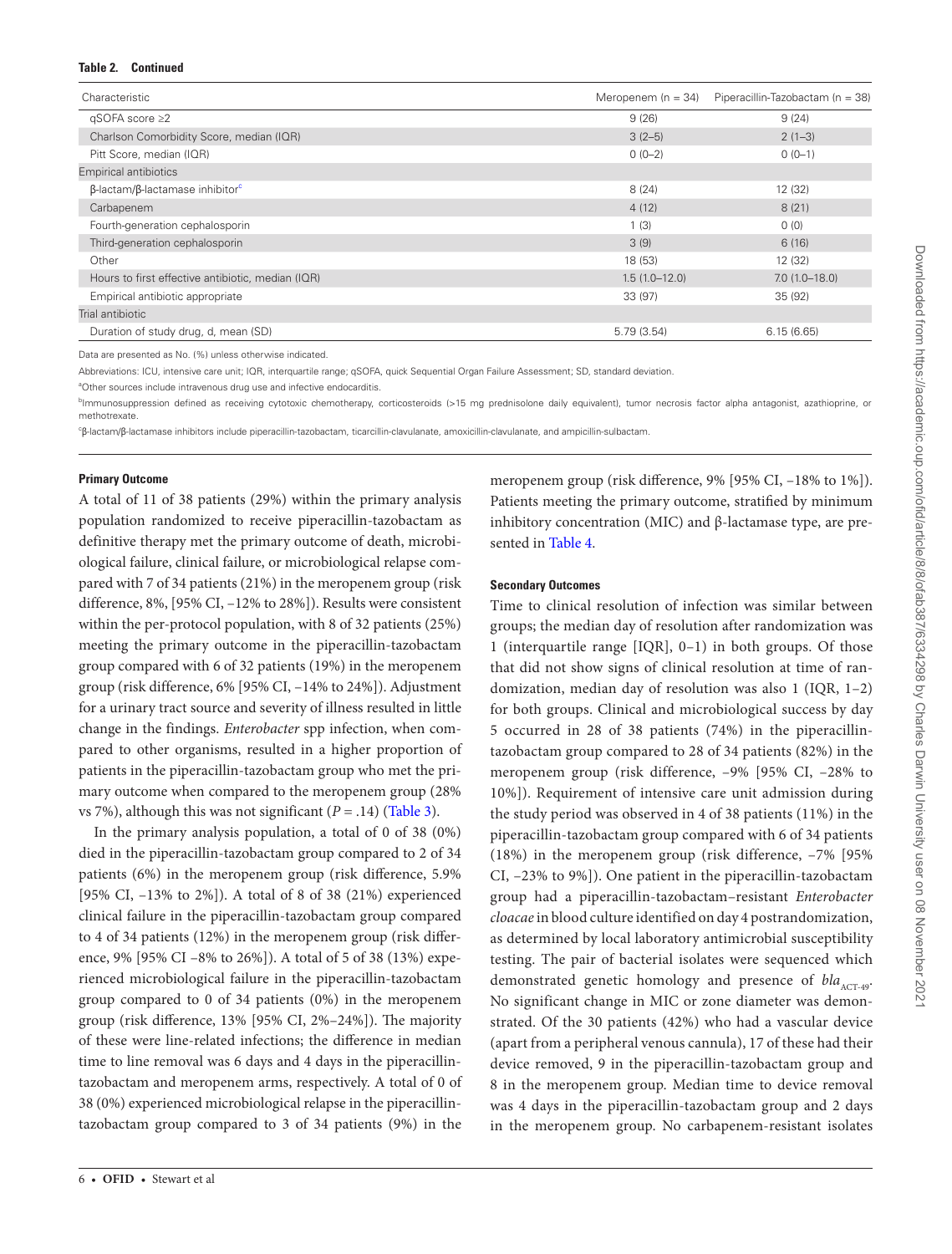#### <span id="page-7-0"></span>**Table 3. Primary Analysis and Subgroup Analysis**

|                                           |            | Primary Outcome, No./Total No. (%) |                                     |        |
|-------------------------------------------|------------|------------------------------------|-------------------------------------|--------|
| Analysis                                  | PTZ        | Meropenem                          | Risk Difference, % (2-Sided 95% CI) | PValue |
| Primary analysis                          | 11/38 (29) | 7/34(21)                           | 8.4 (-11 to 28)                     | .41    |
| Per-protocol analysis                     | 8/32 (25)  | 6/32(19)                           | $6.2$ (-14 to 26)                   | .55    |
| Subcomponents of the primary outcome      |            |                                    |                                     |        |
| Death                                     | 0/38(0)    | 2/34(6%)                           | $5.9$ (-13 to 2)                    | .13    |
| Clinical failure                          | 8/38(21)   | 4/34(12)                           | $9.3$ ( $-8$ to $26$ )              | .29    |
| Microbiological failure                   | 5/38(13)   | 0/34(0)                            | 13.2 (2 to 24)                      | .03    |
| Microbiological relapse                   | 0/38(0)    | 3/34(9)                            | $8.8(-18 to 1)$                     | .06    |
| Subgroup analyses                         |            |                                    |                                     |        |
| Infecting species                         |            |                                    |                                     |        |
| Enterobacter spp                          | 5/18(28)   | 1/14(7)                            | 20.7 (-4 to 45)                     | .14    |
| Other                                     | 6/14(43)   | 6/14(43)                           | $0.0$ (-28 to 28)                   | 1.0    |
| Urinary tract vs non-urinary tract source |            |                                    |                                     |        |
| Urinary tract                             | 1/8(12)    | 1/6(17)                            | $-4.2$ ( $-42$ to 33)               | .83    |
| Non-urinary tract                         | 10/30 (33) | 6/28(21)                           | 11.9 (-11 to 35)                    | .31    |
| Infection                                 |            |                                    |                                     |        |
| Healthcare-associated                     | 11/35 (31) | 5/24(21)                           | 10.6 (-12 to 33)                    | .37    |
| Non-health care associated                | 0/3(0)     | 0/3(0)                             |                                     |        |
| Appropriate empirical antibiotic therapy  |            |                                    |                                     |        |
| Appropriate                               | 10/35 (29) | 7/33(21)                           | 7.4 (-13 to 28)                     | .48    |
| Inappropriate                             | 1/3(33)    | $0/1$ (0)                          | 33.3 (-20 to 87)                    | .50    |
| Immunocompromise                          |            |                                    |                                     |        |
| Present                                   | 1/6(17)    | 1/5(20)                            | $-3.3$ ( $-49$ to $43$ )            | .89    |
| Absent                                    | 10/32 (31) | 6/29(21)                           | $-10.5$ ( $-11$ to 32)              | .35    |
| $qSOFA \geq 2$                            |            |                                    |                                     |        |
| Yes                                       | 2/9(22)    | 2/9(22)                            | $0.0$ ( $-38$ to 38)                | 1.0    |
| <b>No</b>                                 | 9/29(31)   | 5/25(20)                           | 11.0 (-12.0 to 34)                  | .36    |
| Total duration of study drug              |            |                                    |                                     |        |
| < 5 d                                     | 6/20(30)   | 2/17(12)                           | 18 (-7 to 43)                       | .18    |
| $\geq 5$ d                                | 5/18(28)   | 5/17(30)                           | $-16$ ( $-32$ to 28)                | .91    |

Abbreviations: CI, confidence interval; PZT, piperacillin-tazobactam; qSOFA, quick Sequential Organ Failure Assessment.

were identified in the primary analysis population. One patient in the meropenem group had *Clostridioides difficile* infection. Identification of a multidrug-resistant organism (ie, vancomycin-resistant enterococci, methicillin-resistant *Staphylococcus aureus*, ESBL-producing Enterobacterales) occurred in 2 of 38 patients (5%) in the piperacillin-tazobactam group and 2 of 34 (6%) in the meropenem group (risk difference, –1% [95% CI, –11% to 10%]). Four of 38 patients (11%) in the piperacillin-tazobactam group and 1 of 34 (3%) in the meropenem group required escalation of antibiotic therapy or addition of second gram-negative agent in the first 5 days postrandomization (risk difference, 8% [95% CI, –4% to 19%]). Median length of hospital stay was 9 days for the piperacillin-tazobactam group (IQR, 4–29) and 8 days for the meropenem group (IQR, 5–18).

# **Adverse Events**

There were no nonfatal serious adverse events recorded for either study group. Two deaths occurred in the meropenem group. One death occurred 28 days postrandomization and was thought to be secondary to multiorgan failure and sepsis due to *S marcescens* BSI. The other death occurred 8 days postrandomization and was secondary to ischemic heart disease.

#### **Microbiological Analysis**

Fifty-seven of 72 patients (79%) in the in the primary analysis population had their index blood culture isolate sent to the coordinating laboratory in Brisbane, Australia. The isolates available from all enrolled patients grouped by country were Australia, 24/29; Singapore, 23/33; and Turkey, 10/10. Of the 57 isolates, species included *Serratia marcescens* (19), *Enterobacter cloacae* (13), *Morganella morganii* (9), *Enterobacter hormaechei* (7), *Enterobacter aerogenes* (5), *Citrobacter freundii* (2), *Citrobacter braakii* (1), and *Providencia stuartii* (1).

# **Antibiotic Susceptibility Testing**

Of the available index blood culture isolates  $(n = 57)$ , overall susceptibility using EUCAST breakpoints to piperacillin-tazobactam and meropenem by BMD was 96% and 100%, respectively. Two isolates were resistant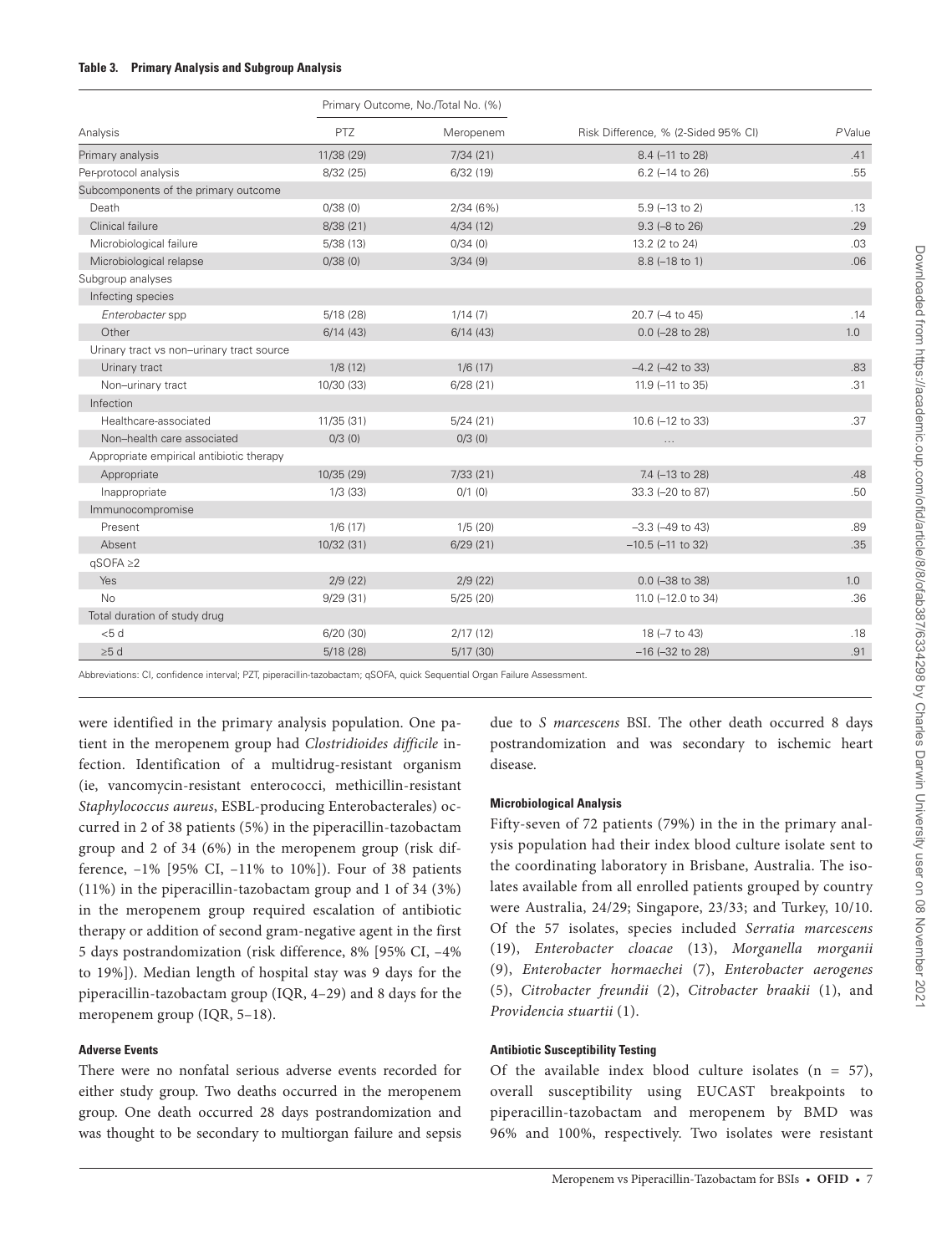<span id="page-8-0"></span>

| ļ                             |                  |
|-------------------------------|------------------|
|                               |                  |
|                               |                  |
|                               |                  |
|                               |                  |
|                               |                  |
|                               |                  |
|                               |                  |
|                               |                  |
|                               |                  |
|                               |                  |
|                               |                  |
|                               |                  |
|                               |                  |
|                               |                  |
|                               |                  |
|                               |                  |
|                               |                  |
|                               |                  |
|                               |                  |
|                               |                  |
|                               |                  |
|                               |                  |
|                               |                  |
| $\overline{a}$                |                  |
|                               |                  |
|                               |                  |
|                               |                  |
| í<br>í                        |                  |
| į<br>l                        |                  |
| í<br>ī<br>ļ                   |                  |
|                               | $\tilde{h}$<br>I |
| ļ                             | II.              |
| ĩ                             | l                |
| ֘֝֬                           |                  |
| I<br>$\overline{\phantom{a}}$ |                  |
| ï<br>$\overline{\phantom{a}}$ | I<br>l<br>I      |
|                               |                  |
|                               |                  |
|                               |                  |
| $\frac{1}{2}$                 |                  |
|                               | í                |
| í<br>I<br>j<br>֚              |                  |
|                               | l<br>d           |
| 4                             | j<br>l<br>i<br>Ï |
|                               |                  |

|                                |          |                                                                                             | Piperacillin-Tazobactam (n = 30)   |                          |                         |          |                          | Meropenem (n = 27)       |                                 |
|--------------------------------|----------|---------------------------------------------------------------------------------------------|------------------------------------|--------------------------|-------------------------|----------|--------------------------|--------------------------|---------------------------------|
|                                |          |                                                                                             | No./Total (%)                      |                          |                         |          |                          | No./Total (%)            |                                 |
| MIC, mg/L                      | Deatha   | Clinical Failure (n = 7)                                                                    | $=5$<br>Microbiological Failure (n | Microbiological Relapseb | MIC, mg/L               | Deathc   | Clinical Failure (n = 4) | Microbiological Failured | Microbiological Relapse (n = 2) |
| 0.25                           | $\vdots$ | $\vdots$                                                                                    | $\vdots$                           | $\vdots$                 | 0.016                   | $\vdots$ | $\vdots$                 | $\vdots$                 | $\vdots$                        |
| 0.5                            | $\vdots$ | $\vdots$                                                                                    | $\vdots$                           | Ì                        | 0.03                    | $\vdots$ | 2/4 (50)                 | $\vdots$                 | 1/2(50)                         |
|                                | $\vdots$ | 1/7 (14)                                                                                    | 2/5 (40)                           | $\vdots$                 | 0.06                    | $\vdots$ | $\vdots$                 | $\vdots$                 | $\vdots$                        |
|                                | $\vdots$ | 2/7 (29)                                                                                    | 1/5 (20)                           | $\vdots$                 | 0.125                   | $\vdots$ | 2/4 (50)                 | $\vdots$                 | 1/2(50)                         |
|                                | $\vdots$ | 3/7 (43)                                                                                    | 2/5 (40)                           | $\vdots$                 | 0.25                    | $\vdots$ | $\vdots$                 | $\vdots$                 | $\vdots$                        |
| $\alpha$                       | $\vdots$ | $\vdots$                                                                                    | $\vdots$                           | $\vdots$                 | 0.5                     | $\vdots$ | $\vdots$                 | $\vdots$                 | $\vdots$                        |
| $\overline{6}$                 | $\vdots$ | 1/7 (14)                                                                                    | $\vdots$                           | $\vdots$                 |                         | $\vdots$ | $\vdots$                 | $\vdots$                 | $\vdots$                        |
| <b>β-lactamase gene family</b> |          |                                                                                             |                                    |                          | β-lactamase gene family |          |                          |                          |                                 |
| CMY                            | $\vdots$ |                                                                                             | $\vdots$                           | $\vdots$                 | CMY                     | $\vdots$ | $\vdots$                 | $\vdots$                 | $\vdots$                        |
| ACT                            | $\vdots$ |                                                                                             |                                    | $\vdots$                 | ACT                     | $\vdots$ | Ì                        | $\vdots$                 | $\vdots$                        |
| CMH                            | $\vdots$ | $\vdots$                                                                                    |                                    | $\vdots$                 | CMH                     | $\vdots$ | $\vdots$                 | $\vdots$                 | $\vdots$                        |
| DHA                            | $\vdots$ |                                                                                             | $\vdots$                           | $\vdots$                 | $\exists$               | Ì        | $\vdots$                 | $\vdots$                 | $\vdots$                        |
| MIR                            | $\vdots$ |                                                                                             | $\vdots$                           | $\vdots$                 | MIR                     | $\vdots$ | $\vdots$                 | $\vdots$                 | $\vdots$                        |
|                                |          | Abbreviation: MIC, minimum inhibitory concentration.                                        |                                    |                          |                         |          |                          |                          |                                 |
|                                |          | aNo deaths occurred in the piperacillin-tazobactam arm.                                     |                                    |                          |                         |          |                          |                          |                                 |
|                                |          | <sup>b</sup> No microbiological relapses occurred in the piperacillin-tazobactam arm.       |                                    |                          |                         |          |                          |                          |                                 |
|                                |          | <sup>c</sup> Two deaths occurred in the meropenem arm; however, isolates were not obtained. |                                    |                          |                         |          |                          |                          |                                 |
|                                |          | <sup>d</sup> No microbiological failures occurred in the piperacillin-tazobactam arm.       |                                    |                          |                         |          |                          |                          |                                 |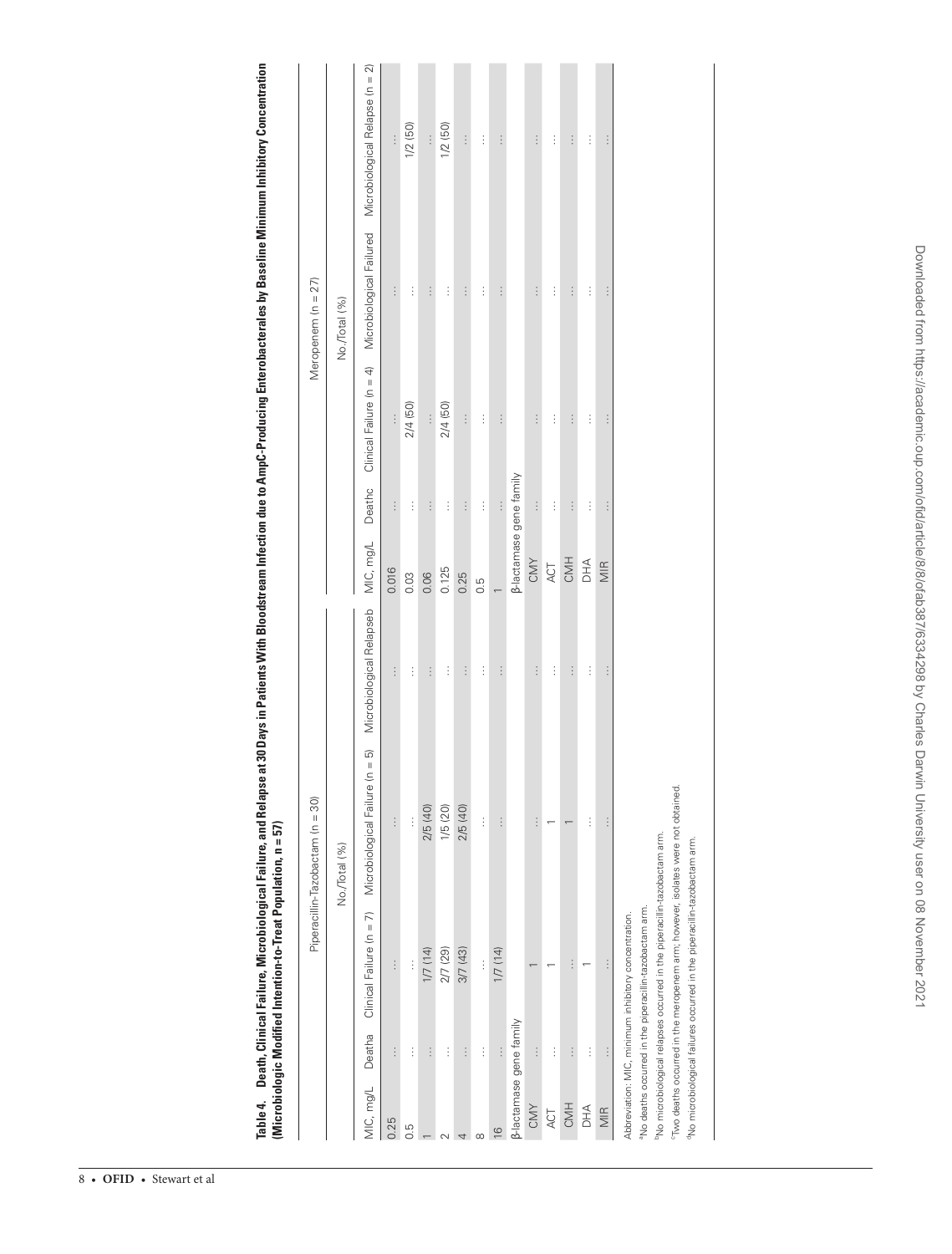

<span id="page-9-0"></span>**Figure 2.** Piperacillin-tazobactam and meropenem minimum inhibitory concentration by intervention arm. Abbreviations: EUCAST, European Committee on Antimicrobial Susceptibility Testing; MIC, minimum inhibitory concentration.

to piperacillin-tazobactam, *C freundii* (MIC 32 mg/L) and *M morganii* (MIC 16 mg/L); both were randomized to piperacillin-tazobactam ([Figure 2\)](#page-9-0). All isolates were susceptible to meropenem. On disk diffusion testing, all isolates were susceptible to piperacillin-tazobactam and meropenem. Twenty-two (39%) and 54 (94.7%) index isolates demonstrated susceptibility to cefoxitin and cefotaxime, respectively, on disk diffusion, respectively. The very major error (VME) and major error (ME) rates for piperacillin-tazobactam by disk diffusion by EUCAST breakpoints were 4% and 0%, respectively ([Figure](#page-9-1) [3\)](#page-9-1). There were no VME or MEs for meropenem.

#### β**-Lactamase Genes**

The predominant chromosomal *ampC* genes identified by whole-genome sequencing were those from the CMY gene family (4 *bla*<sub>CMY-2</sub>, 2 *bla*<sub>CMY-101</sub>, 1 *bla*<sub>CMY-51</sub>), ACT gene family (2  $bla_{\text{ACT-17}}$ , 1  $bla_{\text{MACT-12}}$ , 1  $bla_{\text{ACT-15}}$ , 1  $bla_{\text{ACT-16}}$ , 1  $bla_{\text{ACT-27}}$ , 1  $bla_{\text{ACT-27}}$ , 1 *bla*<sub>ACT-38</sub>, 1 *bla*<sub>ACT-40</sub>, 1 *bla*<sub>ACT-43</sub>, 1 *bla*<sub>ACT-49</sub>, 1 *bla*<sub>ACT-55</sub>), CMH gene family (2 *bla*<sub>CMH-3</sub>, 1 *bla*<sub>CMH-1</sub>), DHA gene family (3 *bla*<sub>DHA-17</sub>, 2  $bla_{\rm DHA\text{-}20}$ 1 *bla*<sub>DHA-12</sub>, 1 *bla*<sub>DHA-16</sub>, 1 *bla*<sub>DHA-18</sub>), and MIR gene family



<span id="page-9-1"></span>Figure 3. Scatterplot comparison of piperacillin-tazobactam and meropenem susceptibility testing by disk diffusion testing (x-axis; zone diameter) and broth microdilution (y-axis; minimum inhibitory concentration). The red dashed line represents the European Committee on Antimicrobial Susceptibility Testing susceptible breakpoint and the blue dashed line represents the Clinical and Laboratory Standards Institute susceptible breakpoint. Abbreviation: BMD, broth microdilution.

(1 *bla*<sub>MIR-18</sub>, 1 *bla*<sub>MIR-19</sub>, 1 *bla*<sub>MIR-9</sub>). There were no ESBL, OXA β-lactamase, or carbapenemase genes identified.

### **Isolates From Microbiological Failure and Relapse**

Five of 8 patients (63%) who experienced either microbiological failure or microbiological relapse had their subsequent bacterial isolates sent to the coordinating laboratory. This included 3 *S marcescens* and 2 *E cloacae* isolates. Four of the 5 patients (80%) who experienced microbiological failure had vascular access devices in situ, which were removed 4–7 days after their index blood culture was taken (median, 6; mean, 5). This was considerably longer than the average time for device removal ([Table](#page-5-0)  [2\)](#page-5-0). Chromosomal *ampC* genes identified included 1 *bla*<sub>ACT-49</sub> and 2 *bla*<sub>CMH-3</sub>. Core genome single-nucleotide polymorphism differences between index and subsequent blood culture isolates ranged from 0 to 2 [\(Table 5\)](#page-10-0). Index and repeat isolates were susceptible to cefotaxime, piperacillin-tazobactam, and meropenem. Three isolates were cefoxitin susceptible (67%), including the *bla*<sub>ACT-19</sub>-producing *E. cloacae* isolate that was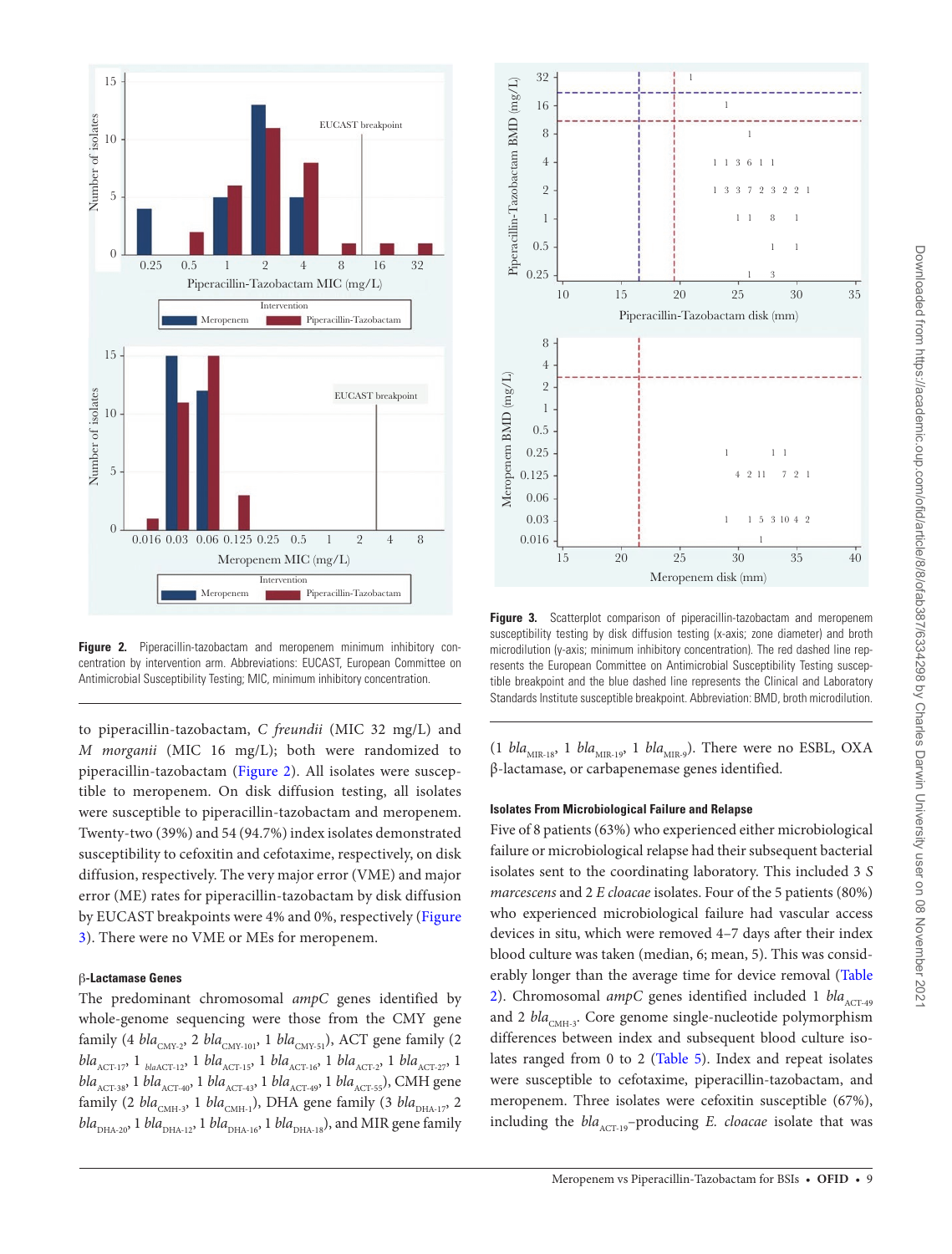| Isolate Organism                                                                        |                             | Intervention AgeAcquisition                   | Line (Re-<br>moved)       | Charlson<br>Comor-<br>Index | bidity Immuno-               | Time From Random-<br>ization to Follow-up<br>suppression Positive BC, h |                         |                    | Difference in Fol-<br>Core Genome SNP<br>B-Lactamase Genes MLST low-up BC Isolate | Cefotaxime Disk<br>Diffusion Test | MER MIC<br>PIZ<br>Mic                 |
|-----------------------------------------------------------------------------------------|-----------------------------|-----------------------------------------------|---------------------------|-----------------------------|------------------------------|-------------------------------------------------------------------------|-------------------------|--------------------|-----------------------------------------------------------------------------------|-----------------------------------|---------------------------------------|
| MER2-27 Serratia marcescens Piperacillin-<br><b>MER2-28</b>                             | tazobactam                  | associated<br>64 Healthcare-                  | Dialysis line<br>(yes)    | $\sim$                      | None                         | ₹                                                                       | blaSRT<br><b>blaSRT</b> | ≸<br>$\frac{1}{2}$ |                                                                                   | 28 mm<br>28 mm                    | 2 mg/L0.125 mg/L<br>1 mg/L 0.125 mg/L |
| MER2-37 Enterobacter clo-<br><b>MER2-40</b> acae                                        | tazobactam                  | associated<br>Piperacillin-<br>73 Healthcare- | Dialysis line 11<br>(yes) |                             | Metastatic<br>tumor<br>solid | $\frac{6}{2}$                                                           | blaACT-49<br>blaACT-49  | ≸<br>₹             | $\vdots$                                                                          | $25 \, \text{mm}$<br>26 mm        | 4 mg/L 0.125 mg/L<br>2 mg/L0.03 mg/L  |
| MER2-65 Enterobacter clo-<br><b>MER2-66</b> acae                                        | tazobactam<br>Piperacillin- | associated<br>60 Healthcare-                  | Dialysis line<br>(yes)    |                             | None                         | 53                                                                      | blaCMH-3<br>blaCMH-3    | 462<br>462         |                                                                                   | 28 mm<br>29 mm                    | 4 mg/L 0.125 mg/L<br>4 mg/L0.03 mg/L  |
| MER2-82 Serratia marcescensPiperacillin-<br>27 Hospital-acquired None<br><b>MER2-84</b> | tazobactam                  |                                               |                           |                             | Corticoster-<br>oids         | 42                                                                      | blaSST-1<br>blaSSF1     | ≸<br>≸             | $\vdots$                                                                          | 28 mm<br>26 mm                    | 1 mg/L 0.125 mg/L<br>1 mg/L0.03 mg/L  |
| MER2-86 Serratia marcescensMeropenem 46 Hospital-acquired Central ve-<br><b>MER2-87</b> |                             |                                               | nous line<br>(yes)        |                             | None                         | 46                                                                      | blaSST-1<br>blaSSF1     | ≸<br>₹             |                                                                                   | 26 mm<br>28 mm                    | 1 mg/L0.125 mg/L<br>1 mg/L 0.125 mg/L |
| Repeat isolates are shown in bold.                                                      |                             |                                               |                           |                             |                              |                                                                         |                         |                    |                                                                                   |                                   |                                       |

Abbreviations: BC, blood culture; MER, meropenem; MIC, minimum inhibitory concentration; MLST, multilocus sequence type; NA, not available; PTZ, piperacillin-tazobactam; SNP, single-nucleotide polymorphism.

Abbreviations: BC, blood culture; MER, meropenem; MIC, minimum inhibitory concentration; MLST, multilocus sequence type; NA, not available; PTZ, piperacilin-tazobactam; SNP, single-nucleotide polymorphism.

**Table 5. Patients in Microbiologic Modified Intention-to-Treat Population (n = 5) Experiencing Microbiological Failure or Relapse**

<span id="page-10-0"></span>Table 5. Patients in Microbiologic Modified Intention-to-Treat Population (n = 5) Experiencing Microbiological Failure or Relapse

identified on day 4 as piperacillin-tazobactam resistant by a local automated method.

# **DISCUSSION**

In patients with BSI caused by AmpC-producing organisms, we were unable to quantify precisely the difference of piperacillintazobactam, when compared to meropenem, in the primary analysis population with respect to a composite endpoint of death, clinical cure, microbiological failure, and microbio logical relapse. This trial has generated preliminary data dir ected toward a definitive randomized clinical trial. Overall, 18 of 72 (25%) individuals in the primary analysis population reached the primary endpoint during the 30-day follow-up period. Moreover, 29% vs 21% met the primary endpoint in the piperacillin-tazobactam and meropenem arms, respectively (risk difference, 8% [95% CI, –11% to 28%]), which was not statistically significant. Interestingly, microbiological failure was more common in the piperacillin-tazobactam arm (13%  $\mathbf{v}$ s 0%;  $P = .03$ ), although index and repeat blood culture isolates remained susceptible to piperacillin-tazobactam with MIC range 1–4 mg/L on BMD testing. This result most likely repre sented delayed removal of vascular devices in the piperacillintazobactam group (median time to removal, 6 vs 4 days). The increased empirical use of third-generation cephalosporins in the piperacillin-tazobactam arm (16%) compared with meropenem (9%) may have influenced this result, although none of the recovered isolates from patients with microbio logical failure demonstrated a de-repressed *ampC* phenotype. Microbiological relapse was more common in the meropenem arm (9% vs 0%; *P* = .06), although antibiotic susceptibility re mained similar between index and repeat blood culture iso lates, suggesting that this was a chance finding and mechanisms outside of antimicrobial resistance were likely responsible (eg, source control). Of the 3 patients who experienced microbi ological relapse, none had evidence of immunosuppression. Only 2 of 57 (4%) index blood culture isolates recovered were nonsusceptible to piperacillin-tazobactam on BMD testing with MIC values of 16 and 32 mg/L, also indicating that treatment failure due to resistance would be rare in this cohort. Although there was a minor difference observed in the mean duration of study drug between groups, no significant difference in primary outcome was noted in a subgroup analysis (<5 days vs ≥5 days) in [Table 3.](#page-7-0) Of those who had *Enterobacter* spp infection, more patients met the primary composite outcome in the piperacillintazobactam group (28% vs 7%). Among chromosomal AmpC producers, there exist species-specific mutation rates for *ampC* de-repression, which may approximate the extent to which re sistant mutants are present in infection and may correlate with risk of treatment failure [[18\]](#page-12-13). *Enterobacter* spp are known to demonstrate high mutation rates for *ampC* de-repression when compared to other chromosomal AmpC producers [[18\]](#page-12-13). Two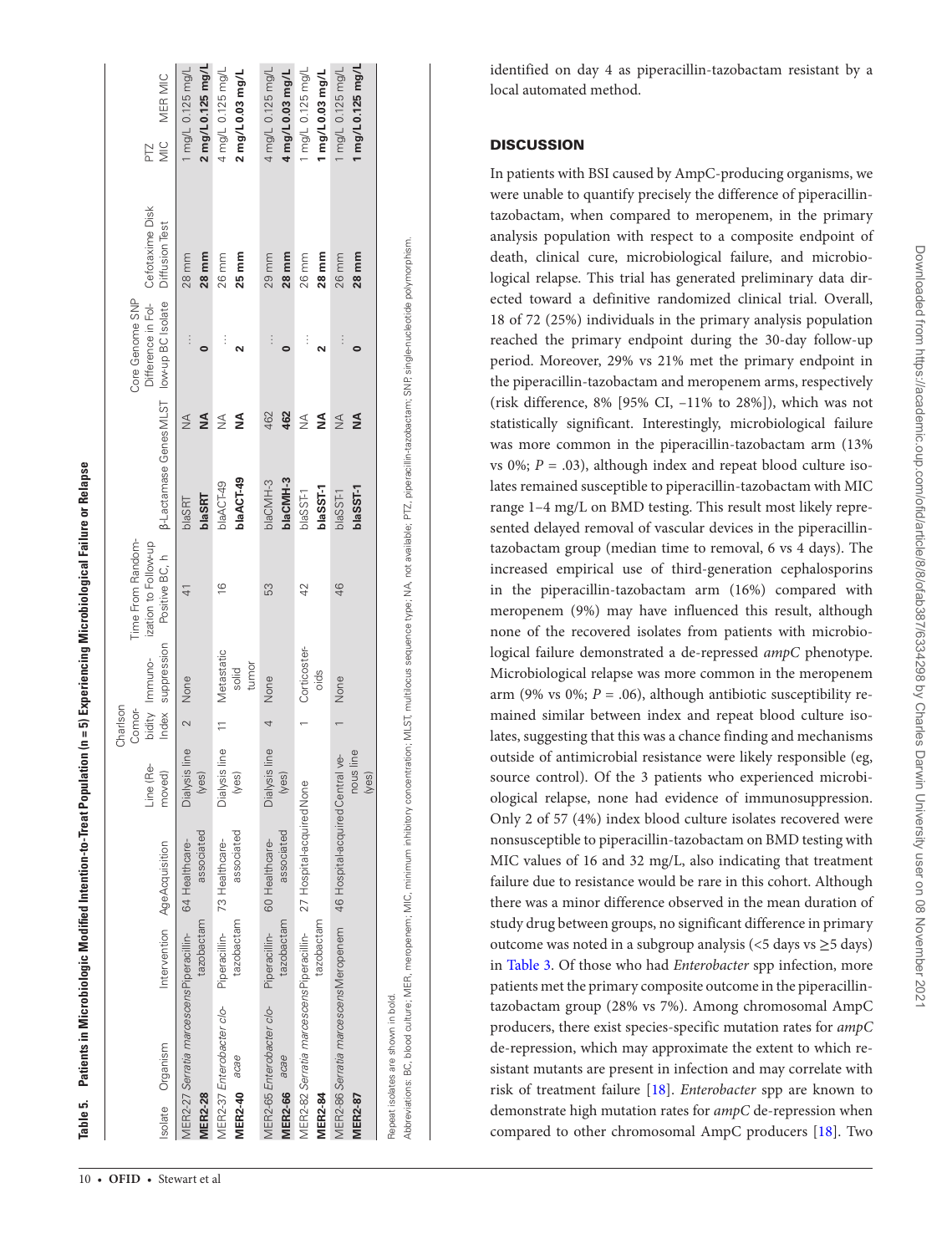deaths occurred in the meropenem arm with zero occurring in the piperacillin-tazobactam arm, likely representing a chance finding. One death was caused by severe heart failure secondary to sepsis where infection contributed but was not the major cause. The other death also occurred due to severe heart failure, although infection was not a substantial contributor.

In the MERINO trial, 36 of 320 (11%) of isolates possessed an *ampC* gene (mainly  $bla_{CMY-2}$ ) [\[11](#page-12-8), [19](#page-12-14)]. Many isolates that co-harbored an AmpC β-lactamase (including de-repressed *ampC* gene) demonstrated a piperacillin-tazobactam MIC bordering the EUCAST clinical breakpoint  $(\leq 8 \text{ mg/L})$  [[19\]](#page-12-14). The importance of accurately determining the piperacillin-tazobactam MIC and its positive correlation with percentage mortality was demonstrated. In our trial, of the patients experiencing clinical failure in the piperacillin-tazobactam arm, only 1 index blood culture isolate demonstrated resistance to piperacillintazobactam on BMD testing (16 mg/L).

A recently published case-control study of 165 adult patients with BSIs due to AmpC producers compared clinical outcomes between piperacillin-tazobactam (n = 88) vs meropenem or cefepime  $(n = 77)$  [\[12](#page-12-9)]. They carried out propensity score matching and demonstrated no significant difference between groups with respect to 30-day mortality, 7-day mortality, and microbiological failure; although this was a single-center retrospective study. Similarly, a meta-analysis of 11 observational studies comparing treatment effects of different antibiotics in patients with BSI due to AmpC producers found no significant difference in mortality between β-lactam/β-lactamase inhibitors vs carbapenems (odds ratio, 0.9 [95% CI, .3–2.4]) [\[17](#page-12-12)]. More contemporary clinical data tell a similar story. A retrospective cohort study of 241 patients with BSI due to Enterobacter spp., Serratia spp., Citrobacter spp., Providencia spp., Morganella spp. (ESCPM) organisms demonstrated no difference in 30-day mortality in patients receiving empirical piperacillin-tazobactam and definitive cefepime, com-pared with carbapenems [[14](#page-12-11)]. Another retrospective study of 277 patients with BSI due to *Enterobacter* spp again demonstrated no difference in 30-day all-cause mortality between carbapenem and piperacillin-tazobactam definitive therapy [\[20](#page-12-15)]. Given the many limitations of observational studies and the presence of microbiological and case report data demonstrating the selection of *ampC* de-repressed mutants by piperacillin-tazobactam, questions regarding the true clinical significance remain unanswered [\[21,](#page-12-16) [22\]](#page-12-17).

This study has several limitations. First, this was a small trial. One hundred patients were planned to be included in the primary analysis population; however, due to a slow accrual, recruitment was suspended after 72 were enrolled. Recruiting patients within the 72-hour window is problematic given the time limitations of standard microbiological techniques for speciation and antibiotic susceptibility testing. Indeed, the majority of patients (235/771 [31%]) were excluded for this reason. In addition, during the recruitment phase of the trial, the results of the MERINO trial were made

public, which caused a temporary pause in recruitment and interim data analysis. Second, the inclusion criteria were changed a number of times early during the trial due to poor recruitment. This consisted of changing the required duration of trial antibiotic, exclusion of patients with thirdgeneration cephalosporin–resistant isolates, and including neutropenic patients and solid organ transplant recipients. Third, empiric therapy was not under control of the study team and many patients in the piperacillin-tazobactam group received meropenem as empiric therapy and vice versa. In addition, many patients had evidence of resolved infection at the time or shortly after randomization. Fourth, not all index and follow-up blood culture isolates were sent to our reference laboratory for further analysis, thereby limiting the interpretation of microbiological data. In addition, not all isolates had *ampC*-type genes identified, which could reflect inadequate coverage level or nucleotide sequence identity. Fifth, we did not define or document whether adequate source control was achieved, and possible imbalance between groups with respect to this measure would bias outcomes. Sixth, trial participants did not have their β-lactam therapy administered via an extended or continuous infusion. Many nonrandomized studies have demonstrated improved clinical outcomes in patients receiving carbapenems or piperacillintazobactam via extended or continuous infusions [[23–](#page-12-18)[25](#page-12-19)].

# **CONCLUSIONS**

Among patients with BSI due to AmpC producers, our pilot randomized trial was unable to show a difference in primary outcome between the piperacillin-tazobactam and meropenem treatment groups; we found that piperacillintazobactam may lead to more microbiological failures, albeit fewer microbiological relapses. Of the components in our composite outcome, it is unclear what weighting should be attached to each to achieve optimum clinical relevance. A larger clinical trial is required to answer these questions more definitively.

## Supplementary Data

Supplementary materials are available at *Open Forum Infectious Diseases* online. Consisting of data provided by the authors to benefit the reader, the posted materials are not copyedited and are the sole responsibility of the authors, so questions or comments should be addressed to the corresponding author.

#### **Notes**

*Author contributions.* P. N. A. H. and D. L. P. designed the study. M. C. and P. N. A. H. wrote the statistical analysis plan. P. N. A. H. designed the data collection tools. A. G. S., M. B., and A. H. conducted laboratory testing. B. M. F. and A. G. S. undertook bioinformatic analysis. A. G. S. cleaned and analyzed the data. P. N. A. H., T. H. B., and A. G. S. monitored the data collection for the whole trial. P. N. A. H. and A. G. S. interpreted the data. A. G. S. drafted the manuscript, and all authors revised the manuscript.